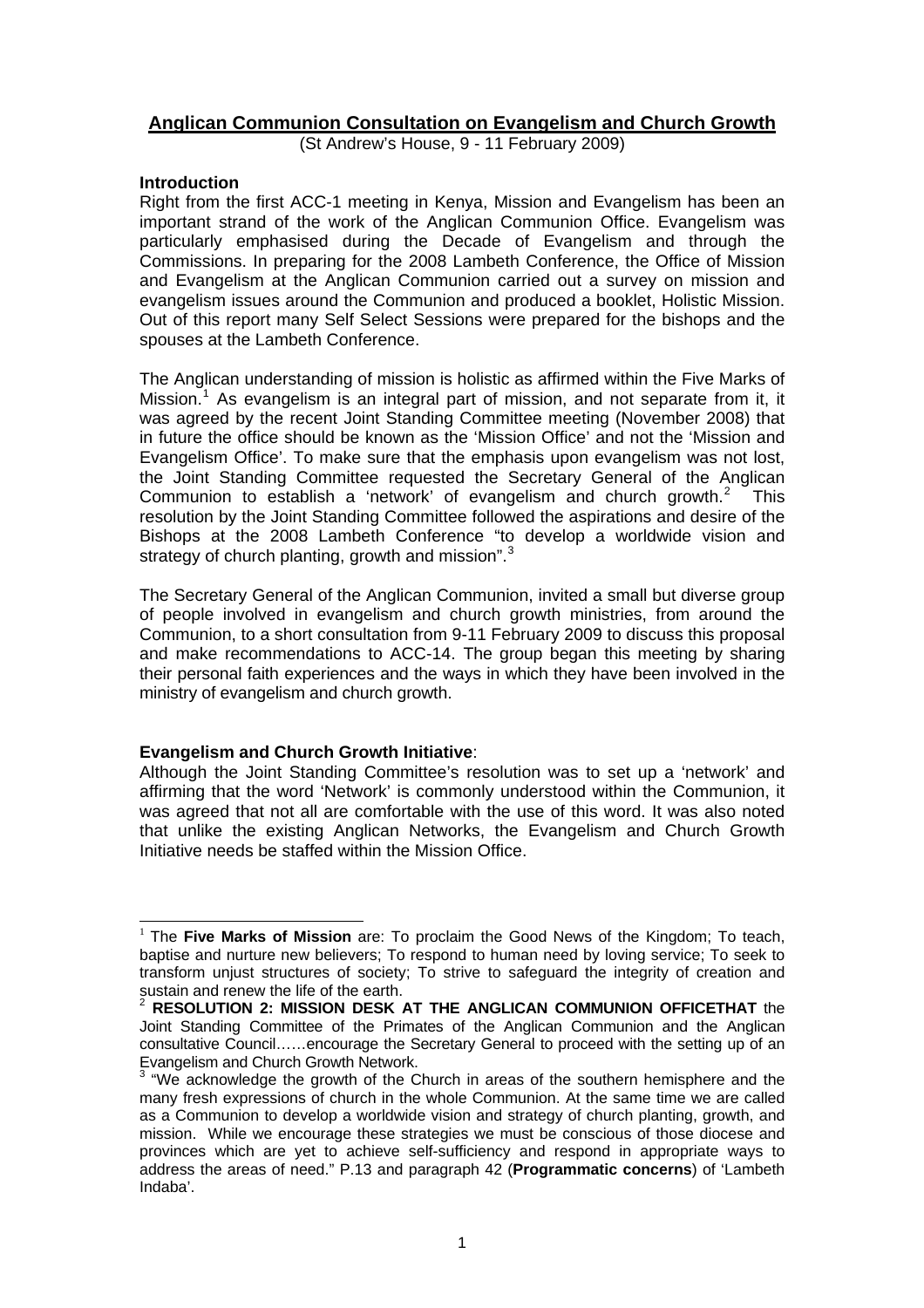The group therefore agreed that the word 'Initiative' rather than 'Network' would be more appropriate. In this regard 'Initiative' refers to the open association of people that would encourage maximum participation. 'Initiative' does not only imply the dynamic required to implement the mandate, to effectively develop vision and strategy, in a way that 'network' may not, but also implies a time-limited programme that will be reviewed from time to time, with a possibility of maturing into something even more dynamic! Thus, Evangelism and Church Growth Initiative (ECGI).

### **Purpose**:

The purpose of the Evangelism and Church Growth Initiative is to promote evangelism and church growth throughout the Anglican Communion.

This purpose needs to be seen in the context of the commitment to holistic mission outlined in the Anglican Communion's five marks of mission, and is intended to enhance collaborative work and mutual support in evangelism and church growth in parishes, dioceses and provinces of the Anglican Communion, in order to bring people to follow Jesus Christ as Lord and Saviour and become life long disciples within the community of God's people.

This purpose will be achieved by:

- $\triangleright$  Facilitating prayer and mutual encouragement
- ¾ Developing strategies to reach unreached peoples
- $\triangleright$  Recommending resources & sharing good practice
- ¾ Encouraging training in E&CG for the whole people of God
- $\triangleright$  Sharing stories, news and strategies
- $\blacktriangleright$  Identifying key issues for specific consultation
- ¾ Building links with other E&CG networks within and beyond the Anglican Communion.

#### **Stakeholders:**

It is anticipated that ECGI will aim for 'maximum participation' through an open network (facilitated by web-based, paper and oral communication) but with a small Core Group of **animators** to serve as an implementing group and to support the focal person (to be based at the ACO or elsewhere).

Therefore participants will include appropriate people in provinces, dioceses, mission agencies and other evangelism and church growth initiatives within the Communion, while noting that those on the ground who have stories are not always those who can make and drive strategy, or indeed have access to communication facilities.

It is expected that while relating to and working under the Anglican Communion Mission Desk and appropriate collaboration with other Communion networks, the ECGI, in pursuant with its vision, will need to work in collaboration with Anglican mission bodies such as, Alpha Programme, Anglican Frontier Mission, Anglimergent, Church Army, CMS, USPG, and also relate to ecumenical bodies such as World Evangelical Alliance (Mission Commission), WCC (Evangelism Desk), World Alliance of Reformed Churches (Mission & Unity), Lausanne Committee, 5015 Vision Network, Nigerian Evangelical Mission Alliance (NEMA), Faith2Share, Internet Evangelism, etc.

The group identified the sharing of stories and experiences as one of the major activities of the ECGI and recognised the internet as a major tool in facilitating this aim and need. It was therefore felt that the use of the internet will be key to achieving the purpose of the Evangelism and Church Growth Initiative, bearing in mind that